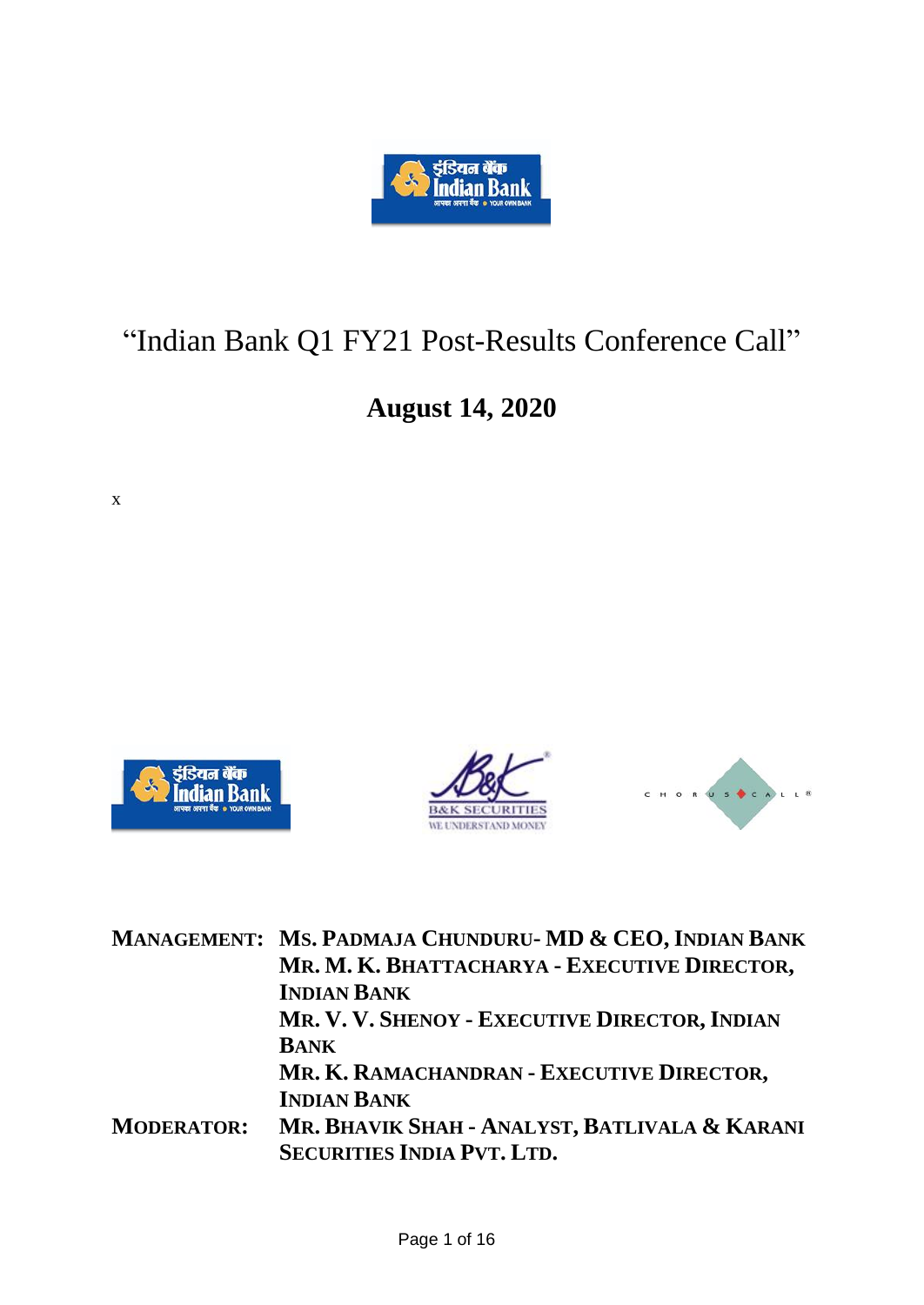



**Moderator:** Ladies and gentlemen, good day and welcome to the Indian Bank Q1 FY21 Post Results Conference Call hosted by Batlivala & Karani Securities India Pvt. Ltd. As a reminder, all participant lines will be in the listen-only mode and there will be an opportunity for you to ask questions after the presentation concludes. Should you need assistance during the conference call, please signal an operator by pressing \* then 0 on your touchtone phone. Please note that this conference is being recorded.

> Participation in this conference call is by invitation only. Indian Bank reserves the right to block access to any person to whom an invitation is not sent. Unauthorized dissemination of the contents or the proceedings of the call is strictly prohibited, and prior explicit permission and written approval of Indian Bank is imperative. Please note that this call is only for investors and analysts. Any guests from media are requested to disconnect the call now.

I now hand over the call to Bhavik Shah of B&K Securities. Thank you and over to you, sir.

- **Bhavik Shah:** Thanks, operator. Good evening, everyone and thanks for joining the call. On behalf of Batlivala & Karani Securities, we welcome you all to Indian Bank 1Q FY21 post results conference call. We have with us today, the management of Indian Bank represented by Padmaja madam – MD & CEO, Mr. M. K. Bhattacharya – Executive Director, Mr. V. V. Shenoy – Executive Director, Mr. K. Ramachandran – Executive Director and other senior officials. I would now request MD and CEO ma'am to start the call with her opening remarks on 1Q FY21 results, post which we can start the Q&A session. Over to you, ma'am.
- **Padmaja Chunduru:** Good afternoon and welcome to the Q1 Results Analyst Meet. And I think to start with, this quarter has been a really very momentous quarter for Indian Bank in the sense that post amalgamation this is the first quarter of results and we were all very anxious to see how it would play out and I think it has really vindicated the efforts that have been put in by both the banks in terms of the performance.

Second challenge was again the COVID impact and many branches and people, I mean across the country had to put in a lot of effort both online and working from home to get this whole thing together. So, I think the staff deserves the compliments for making it happen. The other part is, we welcome the new CFO Mr. Arun Bansal, who has taken the place of Mr. Krishnan who retired as at the end of June. So, this is the first quarter again for so many things.

I think we have great deal of satisfaction in presenting this Q1 results for the current year not only in terms of business, in terms of profitability, asset quality, capital, all the key parameters that a bank is judged on, I think we have been able to maintain and also improve upon on many parameters, both vis-à-vis last year first quarter and also the 1<sup>st</sup> April opening balance sheet figures. This is a matter of great encouragement for the bank especially the synergies or the benefits of the amalgamation that we were considering in terms of the footprint, in terms of the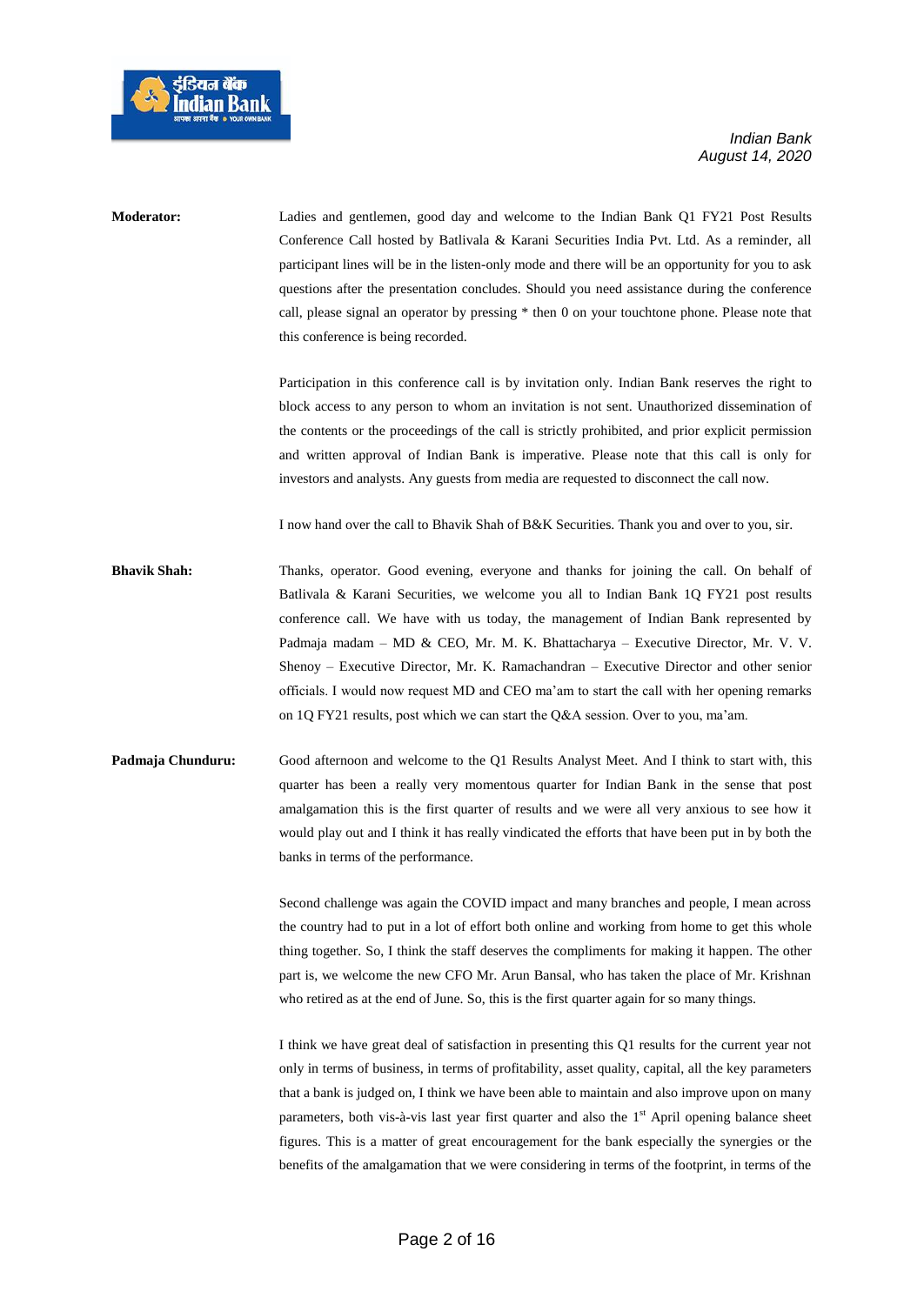network, in terms of the CASA and in terms of the provisions and the kind of PCR and all that Allahabad Bank had brought it and I think and also the organizational structure that some of the structures that were in Allahabad Bank or Indian Bank, I think we are on the threshold of a very smooth and profitable successful amalgamation. And that amalgamation we want to complete in the current year itself. All indicators of the milestones that are being achieved and the roadmap to integration are moving as per our plans. COVID notwithstanding, the amalgamation is moving on. There has been some disruption, but IT integration which is the main aspect, we expect that it would be completed within the current financial year.

Coming to the financials, you have seen the presentation and I think as I mentioned there have been a few areas where we need to explain and highlight the performance. CASA is one of them, this was 41% even on the date of amalgamation and now it has moved on to 42% bolstered by a growth in the savings bank deposits and the reduction in the high cost or PD/CD kind of deposits. So, term deposits also registered a growth, very comfortable growth in terms of 14% year on year. And business growth both in terms of deposits and advances has been quite okay. Advances have been a bit muted again given the present circumstances we have been careful in picking up new loans especially in the corporate segment and there have been a lot of repayments also. In that sense, a 5% growth in advances has happened in the last one year on a combined basis. The operating profit which is a measure of our efficiency of operations, I think 23% growth on a combined bank basis gives a good encouragement for us that if we can go below the operating profit and actually look at restricting the provisions and improving the asset quality further that would be a real gain for the bank in terms of really getting the full potential of the bank. The net profit at 369 crores could have been much higher but the prudential and cautious way in which we have approached the provisions this time, we have made a full provision on one of the bigger accounts which was NBFC, an HFC. We have fully provided for it. This has been declared after all it is imperative that we do it. If not now then the next 2-3 quarters, so we thought we would upfront the provision.

Another one was also a recently declared fraud by PNB. So, a 100 crores exposure that also we have fully provided this quarter. Apart from that, the provisions also we have made 15% on the notional NPAs instead of the 5% that we could have done this quarter or the 10% that the RBI prescribed. So, 15% in March and again 15% we have done on the notional NPAs of June. Similarly, the interest that has accrued on the accounts on this notional NPAs has also been provided for. That has come to about 200 crores. So, all these, we have up fronted and put them as a cushion for the future quarters to come. There is also a 100 crores additional contingency provision that has been made in respect of the COVID. Given all these, with all these provisions taken on record, net profit is at 369 crores and the NIM at 2.83% is expected to go up. Our target is that we should be somewhere beyond 3%, more than 3% and we are working towards reaching that level.

One more success has been in terms of curtailing the cost-to-income ratio. This has been, now it is at 47% and we are sanguine that with all the rationalization and other cost cutting as well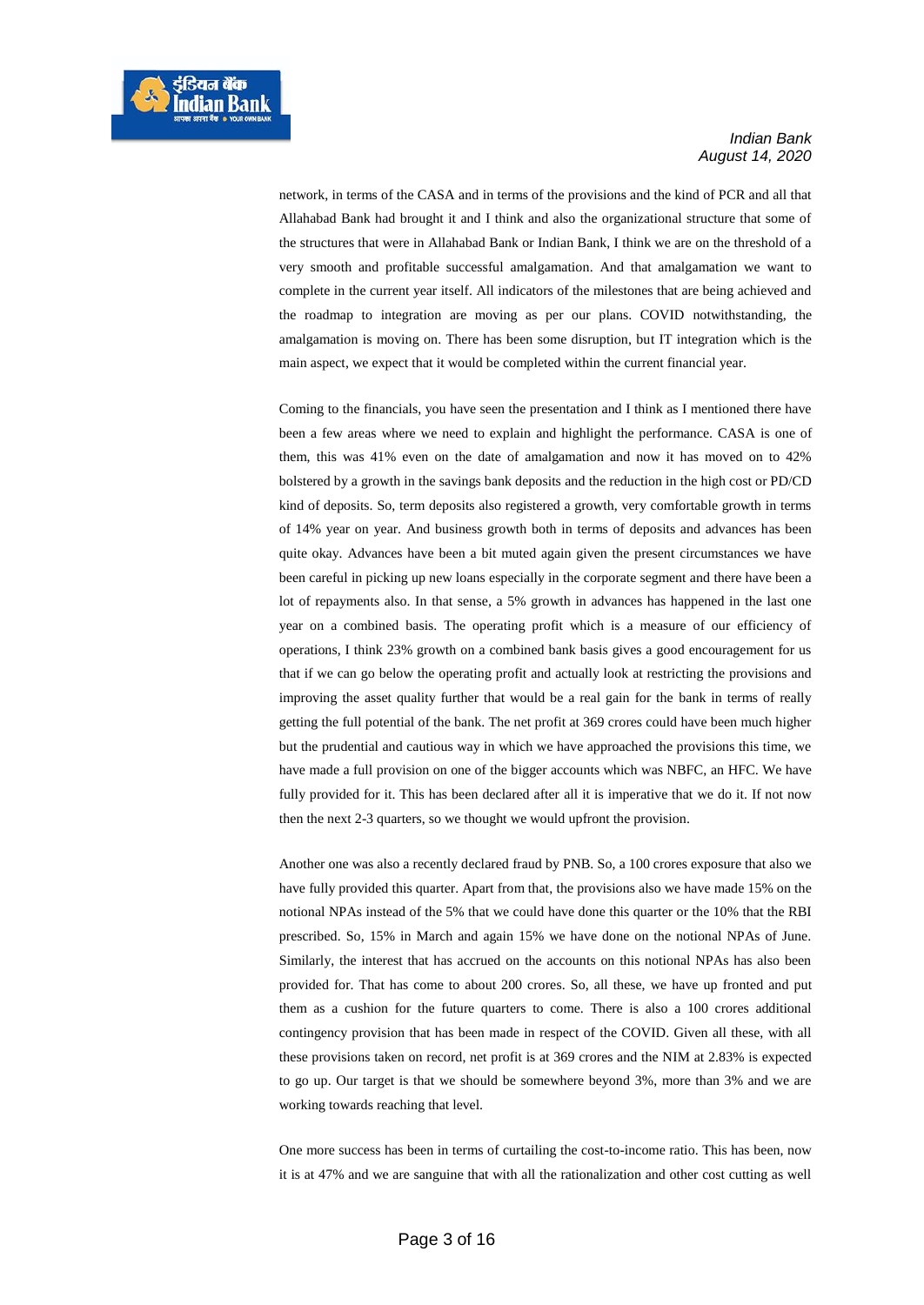as the income earnings efforts that are being put in place and the strategies that we are working on, this should come down further. Capital remains quite strong at 13.45% which is more than the 13.27% of April 1<sup>st</sup> consolidated figure and this also we would expect that we would sustain and improve upon this capital position. The gross NPA has come down by 119 bps year-on-year to 10.9% and the net NPA at 3.76% both these ratios are expected to further come down in the quarters to come. The provision coverage ratio is now at 80.52% which is a 617 bps growth over last year. All these parameters have not only, as I said not only improved over last year on the combined figure, but also enduring the first quarter.

Looking forward, as we mentioned, we are looking at consolidating the amalgamation in full in the current year and reap the synergies that are to flow out it. Also arresting slippages that has been a continuous focus of the bank and it is again paying dividends in terms of the recovery and the collections that we are seeing over the months and we have been tracking almost on a day today basis. So, what we see is that the notional NPAs of March cum June, those have come down much to a large extent, almost 33% recovery between March and June. And now going further in July, there is a further recovery of almost 18%. So altogether 50%-55% has been recovered of the March notional NPAs. Similarly, the April and May some NPAs are also coming down. So, when we reckon them for NPAs in September or in December, this figure we have tentative figures which we expect we will stick to and show a better performance on the gross NPA and net NPA ratio.

The way forward is now very clear. It is the CBS integration; it is the synergies; it is the focus on arresting slippages, and it is the focus on recovery. Recovery is one area. This quarter not much could happen because NCLT and all are not really progressing. But going forward, we have that focus on these areas. With that I think we are poised for a smooth and successful year. COVID impact has been factored in and we are preparing for any small upheaval that can happen. I think the bank is quite resilient now to face any such disturbance.

Thank you very much. With that, I would request your questions.

**Moderator:** Thank you very much. We will now begin the question and answer session. The first question is from the line of M.B. Mahesh from Kotak Securities. Please go ahead.

**M.B. Mahesh:** Ma'am, could you give us an idea as to what is the total recovery that you are expecting this year on the corporate side and which sectors and what could be the contribution of the same?

**Padmaja Chunduru:** Certain recovery we are expecting is 4500 crores of which NCLT itself is about 2000 crores. So that is mostly the corporate. Rest of it, I think mostly, I will give you the breakup in terms of the sectors. But NCLT is 2000 crores and outside NCLT also we have the corporates which is about 1000 crores, the rest would be retail and MSME.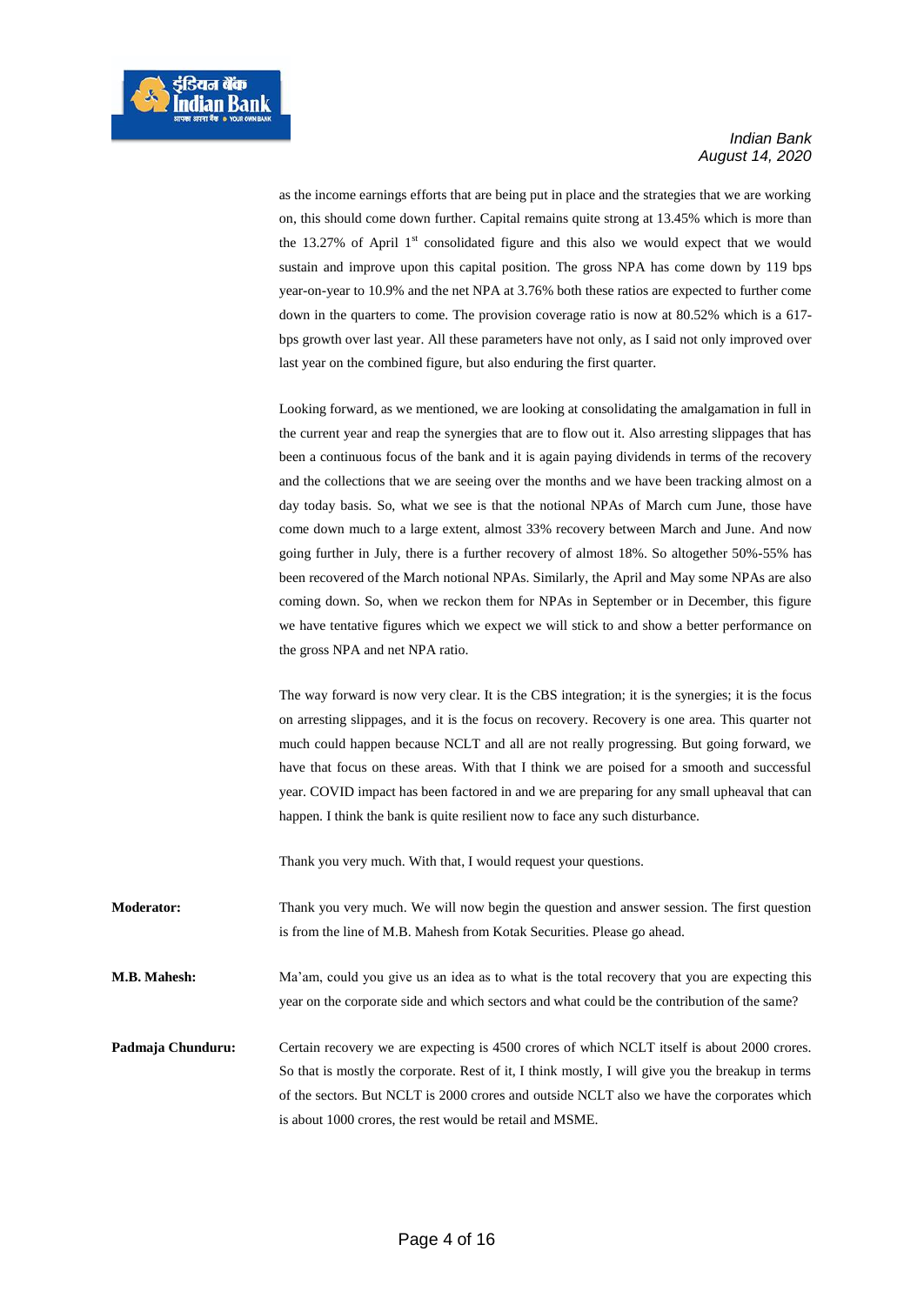

| M.B. Mahesh:          | When you say 4500, this is the outstanding exposure which is in the NCLT case or these are<br>the quantum which is expected out of the NCLT cases?                                                                                                                                                                                                                                                                             |
|-----------------------|--------------------------------------------------------------------------------------------------------------------------------------------------------------------------------------------------------------------------------------------------------------------------------------------------------------------------------------------------------------------------------------------------------------------------------|
| Padmaja Chunduru:     | It is expected out of NCLT cases. Recovery is 4500 and NCLT recovery we expect out of that<br>4500, 2000 we expect from NCLT cases. NCLT has a bigger figure. Now with the combined<br>bank, it is 27,000 crores in NCLT. So out of that this year we are expecting 2000 crores and<br>that includes the Bhushan Steel & Power which we have been waiting for quite some time.                                                 |
| M.B. Mahesh:          | And any other major sectors, major companies that we are expecting this year, in the power<br>side for example, in the NCLT or outside the NCLT?                                                                                                                                                                                                                                                                               |
| Padmaja Chunduru:     | I think these are all the various sectors, not really any sector concentration has been there.                                                                                                                                                                                                                                                                                                                                 |
| (14:58)Management:    | But in the case of power sector, I think one account as you may be knowing it, which though<br>we have calculated as standard we have been making the provision, but some movement is<br>taking place there. Their units are working, and we have funded additionally and hopefully,<br>these recoveries will start coming this account also.                                                                                  |
| M.B. Mahesh:          | Sorry, sir, when you look at your corporate book today and which you have seen the<br>performance of the companies in the last, let us say, 5 months during the moratorium, have you<br>seen any specific sector or any specific set of companies which are likely to go under a fair<br>amount of stress from the large corporate side?                                                                                       |
| <b>Management:</b>    | See, now there are some sectors which are under stress. But our bank is not having any<br>exposure to such sectors like hairline, like hospitality and tourism. So, we hardly have any<br>exposure to such sectors. So, we don't expect any major shock on the corporate book.                                                                                                                                                 |
| M.B. Mahesh:          | Okay. And final question on the power side, have you seen, how has been the receivable<br>performance of the company that is under your coverage?                                                                                                                                                                                                                                                                              |
| <b>Management:</b>    | See, whatever the power companies we have funded is, in the private sector also we are getting<br>the recoveries and mainly it is in the public sector, government sector. There also it is a mix of<br>distribution transmission and generation. We are not having any challenges as of now. We are<br>getting the recoveries in time and many of the accounts are government guaranteed. So, we<br>don't see any challenges. |
| <b>Moderator:</b>     | Thank you. The next question is from the line of Sneha Ganatra from Subhkam Ventures.<br>Please go ahead.                                                                                                                                                                                                                                                                                                                      |
| <b>Sneha Ganatra:</b> | Ma'am, 2 to 3 questions. Considering the latest RBI policy, post if the morat comes to end,<br>how do you see that restructuring to be panning out? Second, you are targeting NIMs of 2%, so<br>how you will be able to achieve that NIM? What is your credit growth outlook? And third is<br>what is the slippages run rate are we expecting? And my fourth question is how do you see the                                    |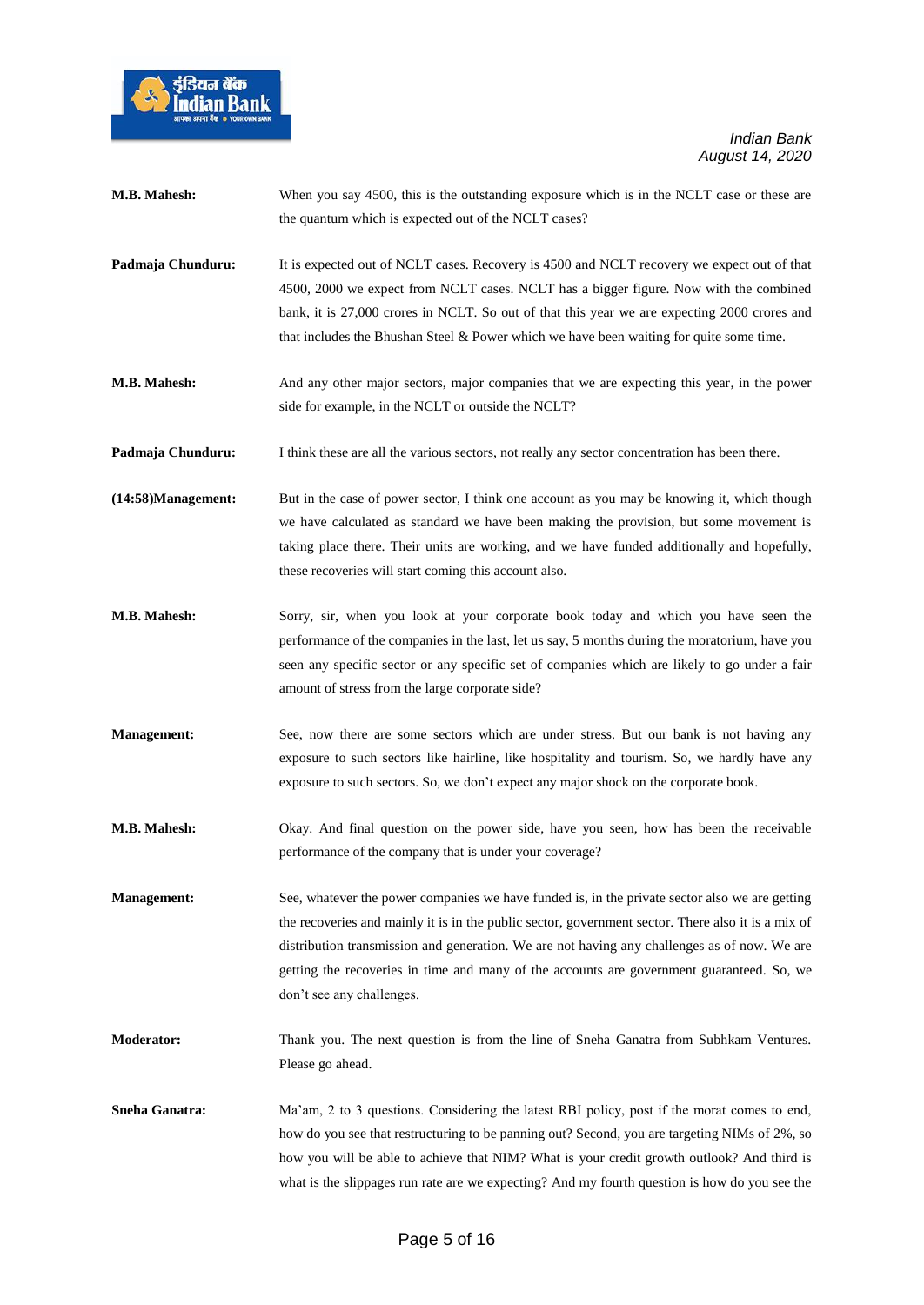overall credit cost to be panning out? And last question is on the morat front. As of date what is the total morat both in percentage as well as value and how is the collection efficiency over there?

**Padmaja Chunduru:** I think if I got you right, you were asking about the NIM, how we are looking at improving it? It is 2.83 today and we are planning to strategize towards having it around 3 or more than 3. So, towards that both earnings and I mean, interest income as well as curtailing of the interest expenditure as well as other income. So, interest expenditure, already we can see the cost of funds coming down, that is because the CASA ratio is improving and there is a lot of focus on the current account/savings bank type**.** We have also shed all the high cost deposits that were there. So, to that extent, the expenditure part is very much under control and the interest rates on terms deposits have also been flashed in quite a few algos recently. So overall, the interest expenditure is under control. In terms of interest income, there is a lot of focus on the RAROC and the risk adjusted return. So, when we pick up loan, so we are not only looking at safety but also the return to the bank and the capital that goes into it. So, with all this focus and we intent picking up many more corporate loans, corporate sector companies, as well as good quality and with a good return, retail and MSME as mid corporate as well. So, we have bifurcated the large corporate department, now into large corporate and mid corporate. So, we have focused branches for both. And the large corporate directly reports to the corporates under GM. So, the TAT is expected to be coming down. It is coming down from month to month and we expect that it would be much better. So, we have the potential, we have the risk appetite for large corporate loans, and we have the balance sheet space in terms of the borrowing limits, single borrower or group exposure limits. So, we are picking and choosing and that is where we expect that when the COVID constraints are over and there is a buildup in the economy and there is investment from the private sector we would be there to take the loans. Similarly, in the retail and the Agri sector also we are looking at not only the KCC but also the Agri investment which Allahabad Bank has been focusing on for some time and now we have a pan India and across the bank we are looking at that investment credit in agriculture tying up with various agencies. This is the interest income and the interest expenditure.

> Coming to other income, the focus has been there. Even this quarter you can see the loan processing fee and the other income increasing and of course the treasury has been also a good contributor. But we are diversifying the income streams. There has been the PSLC income that has been coming. Last year also it was there; this year first quarter also it is there. Since our priority sector loans have been always above the regulatory norm, regulatory minimum, this has been a good source, Forex income and cross selling. Cross selling this year, we expect it to pick up at a much faster pace because all the linkages with insurance companies both Life and General has happened in the last year and this year we also have the universal Sompo general insurance. So, with the bancassurance model and Indian Bank branches also joining the stream, the cross-selling income should be one more good source of income for the bank. With all this I think the NIM is expected to improve and we are looking at a minimum of 10 bps increase and taking it to 3% if the other things pan out as planned.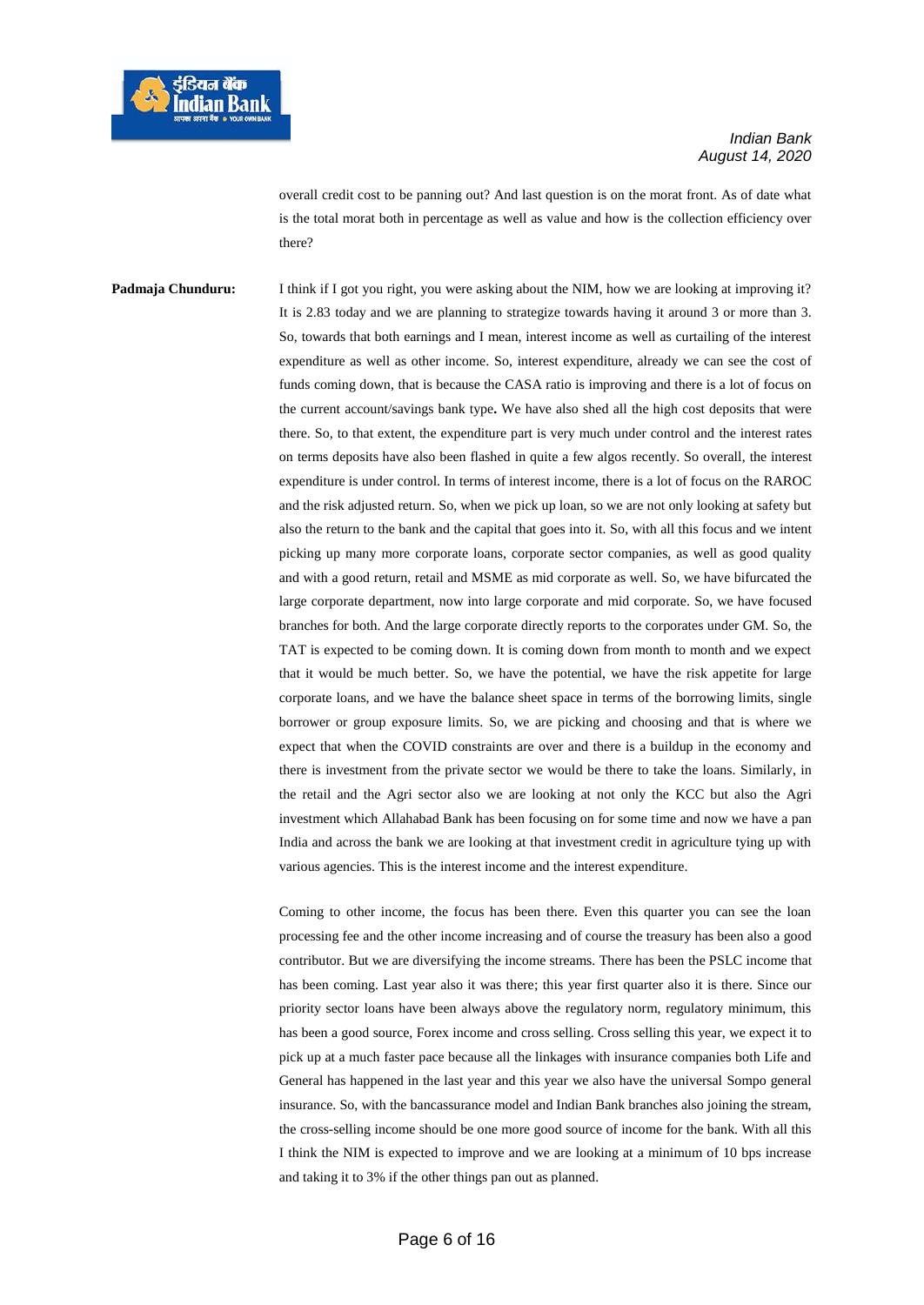Credit growth has been a bit muted as you saw though there are disbursements and there are approvals happening, there are also repayments coming in which is not a bad thing given the present situation. So we are quite choosy and cautious about taking on new exposures and doing it, but still we expect that if the COVID situation pans out and eases out at least in September, we should be able to see a 10% growth if not the 14% that had earlier planned. But it is too early to really give a figure there. We are opened to business that is what we are again and again saying and MSME also has seen because of the government guaranteed loans as well as our own emergency credit lines, both MSME and retail are also there. There is a small growth but that should pick up in the quarters to come.

- Sneha Ganatra: And madam on this restructuring part, how we are seeing on that front post the RBI policy, post if morat comes to an end on  $31<sup>st</sup>$  August, how many of the customers could fall under the restructuring scheme?
- **Padmaja Chunduru:** Actually we have taken a review of our customers especially the 10 crores and above loans, to see how many of them would be actually in need of a restructuring and when we see that this is linked with the moratorium, people who have used the moratorium and also paid during the moratorium period. There is a demand collection calculation that runs alongside the moratorium. So, if you see our presentation also, the moratorium which was 23% on the term loan installments as of June has now come down to, when you take the installments whether one installment not paid, or two installments not paid. One installment due that is the installment of June that is about 20% and two installments that is June and May due is about 7%. So, this is across the bank, across the sectors. So, this gives us the confidence that our efforts towards soft recovery are bearing fruit and with the COVID getting a bit easier month by month, this should not result in a problem with asset quality. Restructuring, we as of now do not see any bigger, we do not have the exposure to the sectors like our ED mentioned, where restructuring is an imperative. For us it would be company, account to account. And right now, even the account from the watch list, we don't see too much of a need for their restructuring. We are following up with them. It would not be anything out of the normal course for a bank. It is not something that we are too much worrying about right now because our collection efforts are paying, and we think the companies will be able to sustain the payments.
- **Sneha Ganatra:** And another question regarding this amalgamation. What are the key challenges that banks are seeing and what are the key things which banks still need to implement?

**Padmaja Chunduru:** So, the key challenge is COVID, by now we would have rationalized quite a few branches. We would have closed quite a few currency chests**.** There would have been much more cost synergies or cost savings coming in had these constraints not been there. But that said, despite the COVID I think good progress has been made on rationalization. 25 administrative officers have so far been, 25 have been merged because these 25 were the ones that were overlapping and also two service branches and some currency chests 2 or 3 and then large corporate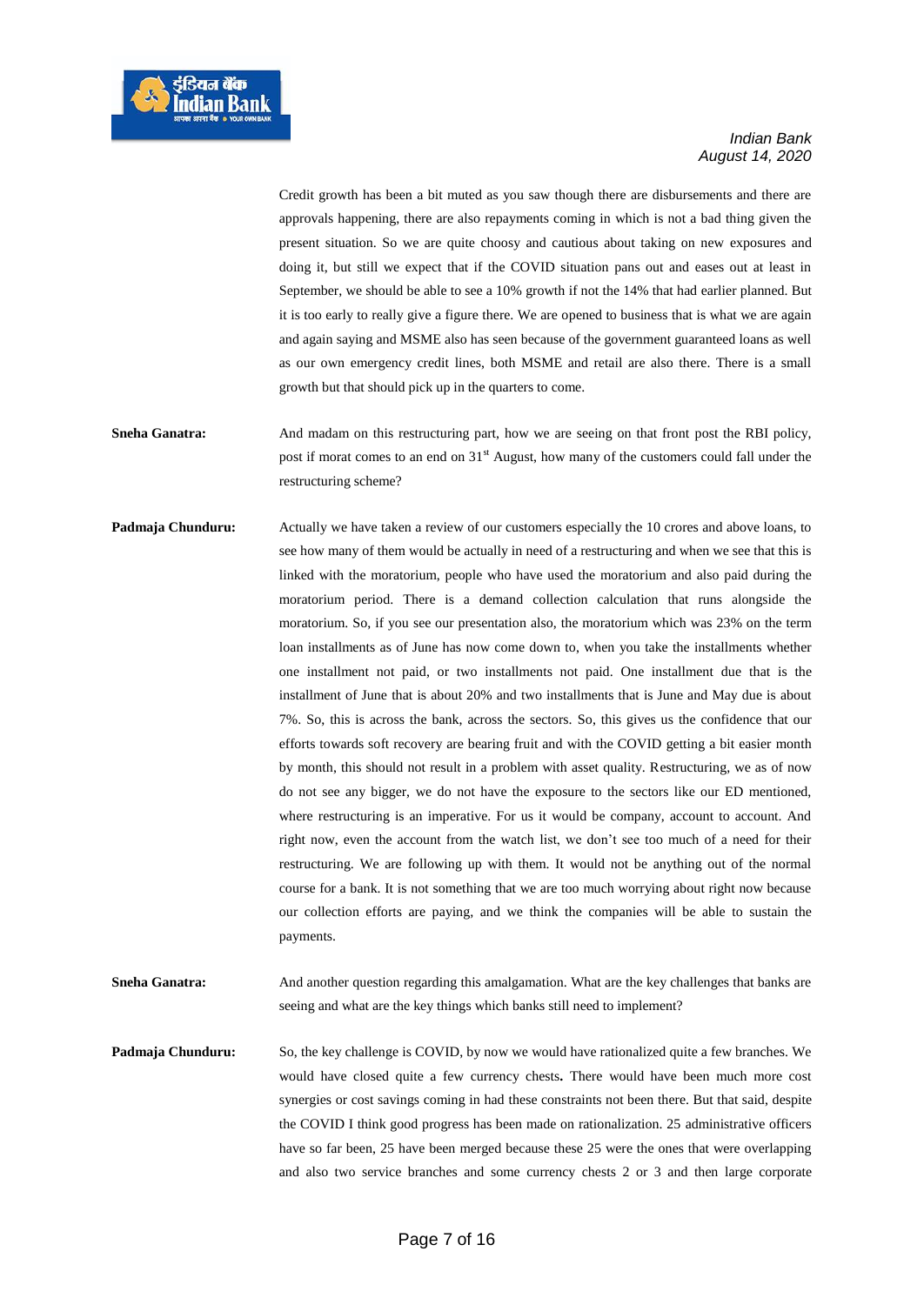

branches also, wherever both the banks were there, these have been merged. Now, mid corporate is going on. So, I think wherever possible within the city and when the circumstance is conducive, we are continuing, we are not waiting for COVID to be over, so in terms of that. And the second point is, the biggest apprehension I had and seeing the experience of other banks that went through amalgamation was the IT part. And here we have given the IT integration to TCS which is the core banking software for both the banks and they are progressing on the right track and I should say that we are confident with very frequent reviews that we are taking with them, that we would be able to complete the IT integration within this financial year. So, come March  $31<sup>st</sup>$  this amalgamation of Indian Bank and Allahabad Bank should be complete. And there is enough evidence to show that this is progressing. There is as co-existence layer. Now, even today any customer of either bank can easily transact seamlessly in the other bank branch. So, people have been accepting. Customers have been quite supportive; staffs have been very cooperative even during these times. So, other than that any other challenge? We thought that people and HR would be a challenge given all the questions about the culture difference, this and that, but having started early, in September itself last year, we see that the buy-in and the cooperation from both sides has been really good. And today, all the zones and the GM offices, everywhere we have a combination of people from both the banks and all the top management, like the field general managers or the zonal managers have taken their positions and it is very difficult to now say which is Indian Bank and which is Allahabad Bank, that is what I can say in terms of the integration. So, we will continue the same path.

**Moderator:** Thank you. The next question is from the line of Anand Laddha from HDFC Mutual Fund. Please go ahead.

- **Anand Laddha:** Just wanted to understand on the merged basis, have you done all the provision with respect to the employees in terms of wage provision where we are? How much provision have you made this quarter and in terms of pension, ma'am, have we taken the current tenure G-sec yield, how you provided accordingly in that?
- **V. V. Shenoy:** Good evening, Mr. Laddha. As far as the provisions are concerned, see, ultimately only an MoU is entered into but then also backend calculation which we have made it, out of that we already made 60% provision of the increase which we feel will be there on account of additional payout. So, we expect somewhere that figure to be around 400 crores to 450 crores of which 250 crores we already made under provision. And here after a month-on-month basis will ensure that provisions, so that by the time another 3 months, when the financials are taking place should not have a major **(Inaudible) 25.55** on that aspect. As far as the pension and the gratuity liabilities are concerned, we have taken at that particular G-sec rate only and as for the actual valuation and whatever the provision was required, shortfall was required to be made, that has been made in this quarter.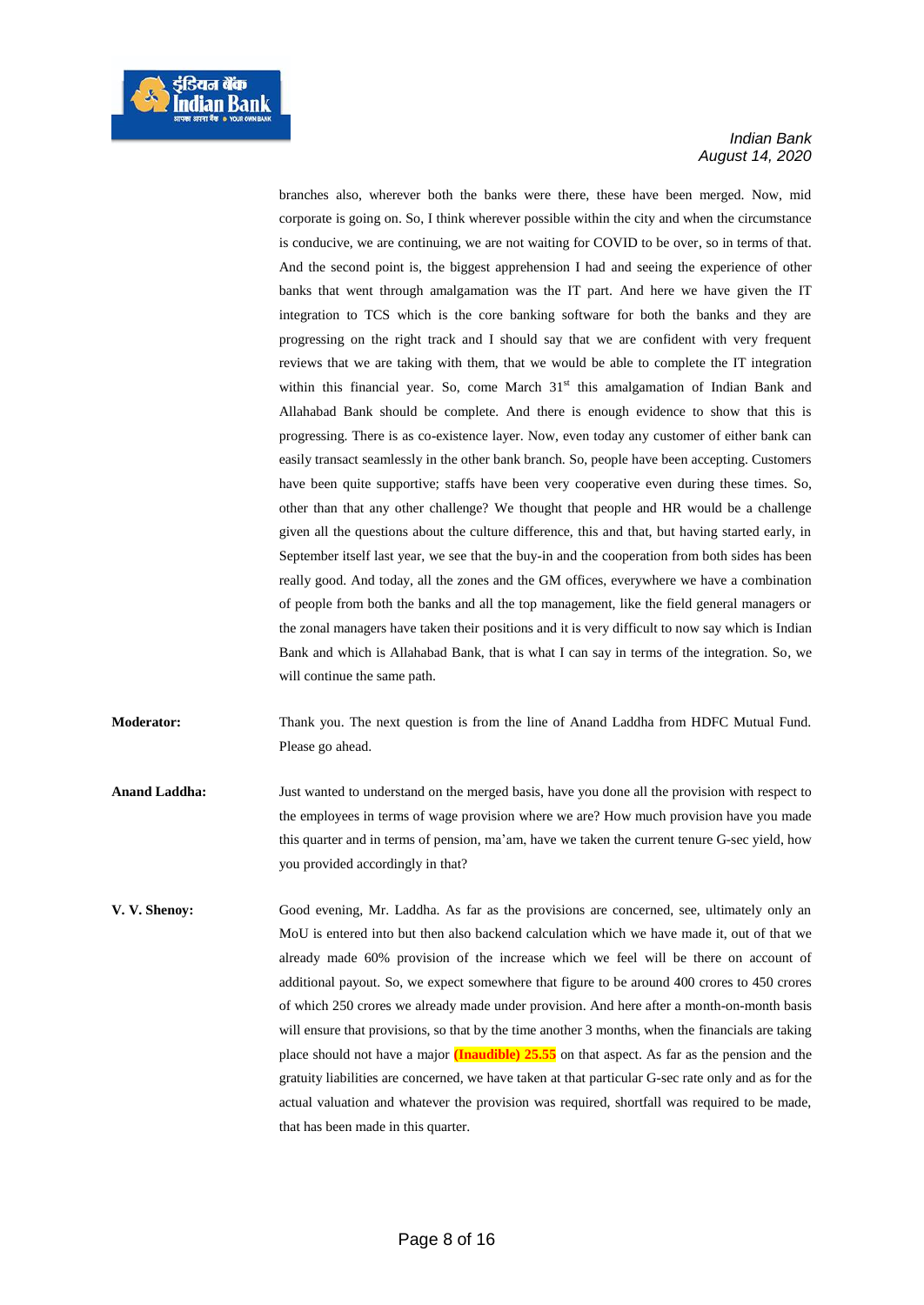

| <b>Anand Laddha:</b> | And this provision of 250 odd crores which you have made this quarter, this has been the<br>employee cost line, or this is below the operating profit line?                                                                                           |
|----------------------|-------------------------------------------------------------------------------------------------------------------------------------------------------------------------------------------------------------------------------------------------------|
| V. V. Shenoy:        | This is employee cost line.                                                                                                                                                                                                                           |
| <b>Anand Laddha:</b> | So, post wage hike also, I think the employee cost should remain in this range only?                                                                                                                                                                  |
| V. V. Shenoy:        | Actually, it should go down because what has happened is, this time we had taken 250 crores<br>into account, maybe next quarter the balance will be made. But after that I think it will go on<br>reducing.                                           |
| <b>Anand Laddha:</b> | Perfect. And ma'am in the beginning I did not got, you mentioned some 5000 crores of<br>recovery is expecting in current year, so these 5000 crores is the exposure we have to the NPA<br>and of this exposure, how much we expect to recover?        |
| V. V. Shenoy:        | Of the total NPA, we are expecting a recovery of 4000 crores. In NCLT cases, we expect 2000<br>crores. For retail, Agri and MSME, we expect to recover a balance sheet of 2000 crores.                                                                |
| <b>Anand Laddha:</b> | Sir, these 4000 crores which we expect to recover, this is 100% provided exposure, so this will<br>be largely a recovery from written-off asset?                                                                                                      |
| V. V. Shenoy:        | Yeah, 2-3 cases are 100% provided. One as you know Bhushan Steel, banks have got a very<br>good big exposure. I think out of that itself a sizeable amount will be recovered; in case it gets<br>settled off.                                         |
| <b>Anand Laddha:</b> | Our exposure to Bhushan Steel Power is Rs. 4000 crores and of that, if the recovery happen,<br>we expect 2000 crores to be recovered?                                                                                                                 |
| Padmaja Chunduru:    | I think the figures are not clear. Bhushan is a separate subject we are talking on recoveries,<br>right? We are talking of the whole bank level recovery expected.                                                                                    |
| <b>Anand Laddha:</b> | Right, ma'am. This total 4000 crores are the loan exposure, or this is what you expect to<br>recover. So, loan exposure could be supposing around 8000 crores although expect 4000 crores<br>of recovery to happen.                                   |
| Padmaja Chunduru:    | Right. Out of the GNPA of 40,000 crores, we expect 4000 crores this year, of which 2000<br>crores are from NCLT, of which half of it is probably Bhushan Steel & Power which is 100%<br>provided. Most of the NCLT are very well provided. It is 99%. |
| <b>Management:</b>   | It is 99%, otherwise it is $91\%$ .                                                                                                                                                                                                                   |
| <b>Anand Laddha:</b> | Ma'am on these 4000 crores of recovery, what portion will be part of written off asset<br>recovery, what proportion will be reflecting in the movement of NPA?                                                                                        |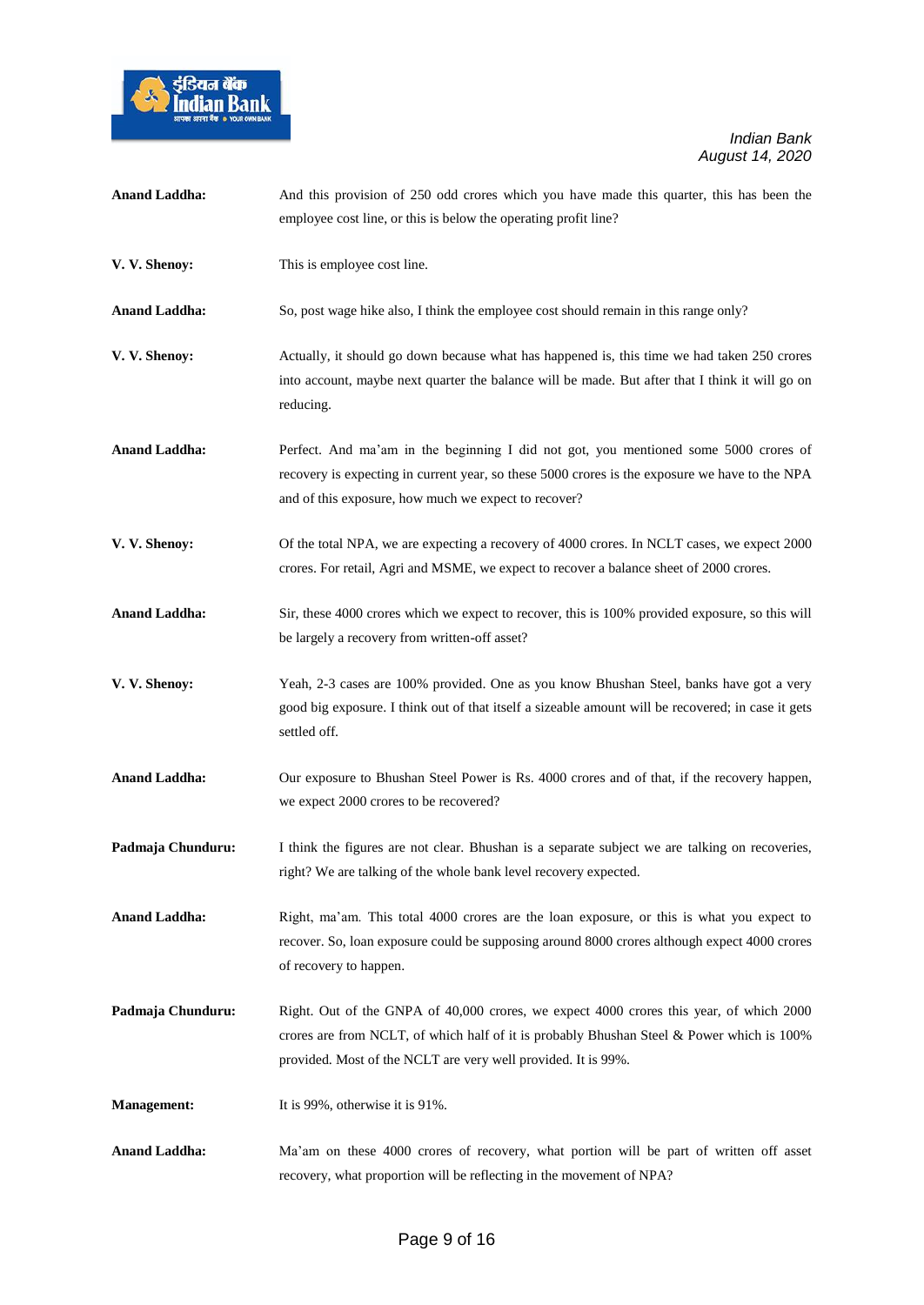

| <b>Management:</b>   | 2600 crores will be reduced from the GNPA and 1200 will be coming into the write back.<br>100% is provided.                                                                                                                                                                                                                                                                                                                                                                                                                                                                                                                                                                                                                                                                                                                                                                                                                                                                                                                                                      |
|----------------------|------------------------------------------------------------------------------------------------------------------------------------------------------------------------------------------------------------------------------------------------------------------------------------------------------------------------------------------------------------------------------------------------------------------------------------------------------------------------------------------------------------------------------------------------------------------------------------------------------------------------------------------------------------------------------------------------------------------------------------------------------------------------------------------------------------------------------------------------------------------------------------------------------------------------------------------------------------------------------------------------------------------------------------------------------------------|
| <b>Anand Laddha:</b> | Perfect. Ma'am, we also have couple of power exposure in the past. We discussed in the call<br>also, of the many, one major was RKM Power so where they are in terms of the resolution?                                                                                                                                                                                                                                                                                                                                                                                                                                                                                                                                                                                                                                                                                                                                                                                                                                                                          |
| Padmaja Chunduru:    | Resolution is happening there.                                                                                                                                                                                                                                                                                                                                                                                                                                                                                                                                                                                                                                                                                                                                                                                                                                                                                                                                                                                                                                   |
| <b>Management:</b>   | See, in the case of RKM Power, already they are having a confirmed PPA and already they are<br>supplying the power, 2 units are operating, and they are supplying the power. We have recently<br>initiated the resolution and we have approved it. Hopefully, I think once we give or we signed<br>the joint agreement document, already they have got the money from the UP discoms which<br>were in arrears and out of that, we will be able to recover sizeable amount. But again, same<br>time we must extend additional funding towards the working capital and hopefully, I think<br>other two units will also start operating it because of the Chhattisgarh issues also getting<br>resolved. So hopefully there will not be much issue on this account in the days to come.<br>Though because of the court order, we have still treated as a standard asset. But as for IRAC<br>norm, so whatever the provisions are required to be made on the principle, that we have made<br>it, and even we are not booking which will go to the income accordingly. |
| <b>Anand Laddha:</b> | Sir on this exposure, we could have made provisions approximately 40 odd percent based on<br>the IRAC norm?                                                                                                                                                                                                                                                                                                                                                                                                                                                                                                                                                                                                                                                                                                                                                                                                                                                                                                                                                      |
| Management:          | Yes.                                                                                                                                                                                                                                                                                                                                                                                                                                                                                                                                                                                                                                                                                                                                                                                                                                                                                                                                                                                                                                                             |
| <b>Anand Laddha:</b> | And do we expect 40,000 crores haircut on this exposure?                                                                                                                                                                                                                                                                                                                                                                                                                                                                                                                                                                                                                                                                                                                                                                                                                                                                                                                                                                                                         |
| Padmaja Chunduru:    | RKM?                                                                                                                                                                                                                                                                                                                                                                                                                                                                                                                                                                                                                                                                                                                                                                                                                                                                                                                                                                                                                                                             |
| <b>Anand Laddha:</b> | Yes.                                                                                                                                                                                                                                                                                                                                                                                                                                                                                                                                                                                                                                                                                                                                                                                                                                                                                                                                                                                                                                                             |
| <b>Management:</b>   | Ultimately, there are two parts. One is the sustainable part that is the non-sustainable part. Non<br>sustainable part can recover after we are able to recover the sustainable part. We don't expect<br>much of the haircuts, okay, we do agree. When we will be able to recover, we are not sure<br>because it is a long term this one.                                                                                                                                                                                                                                                                                                                                                                                                                                                                                                                                                                                                                                                                                                                        |
| <b>Anand Laddha:</b> | And in terms of, if you can give some color like, what could be the likely hedging provision<br>you expect this year to be?                                                                                                                                                                                                                                                                                                                                                                                                                                                                                                                                                                                                                                                                                                                                                                                                                                                                                                                                      |
| <b>Management:</b>   | I think around 1000 crores for quarter.                                                                                                                                                                                                                                                                                                                                                                                                                                                                                                                                                                                                                                                                                                                                                                                                                                                                                                                                                                                                                          |
| <b>Anand Laddha:</b> | And ma'am, is it fair to say that we are on the new tax regime or we are still on the old tax<br>regime?                                                                                                                                                                                                                                                                                                                                                                                                                                                                                                                                                                                                                                                                                                                                                                                                                                                                                                                                                         |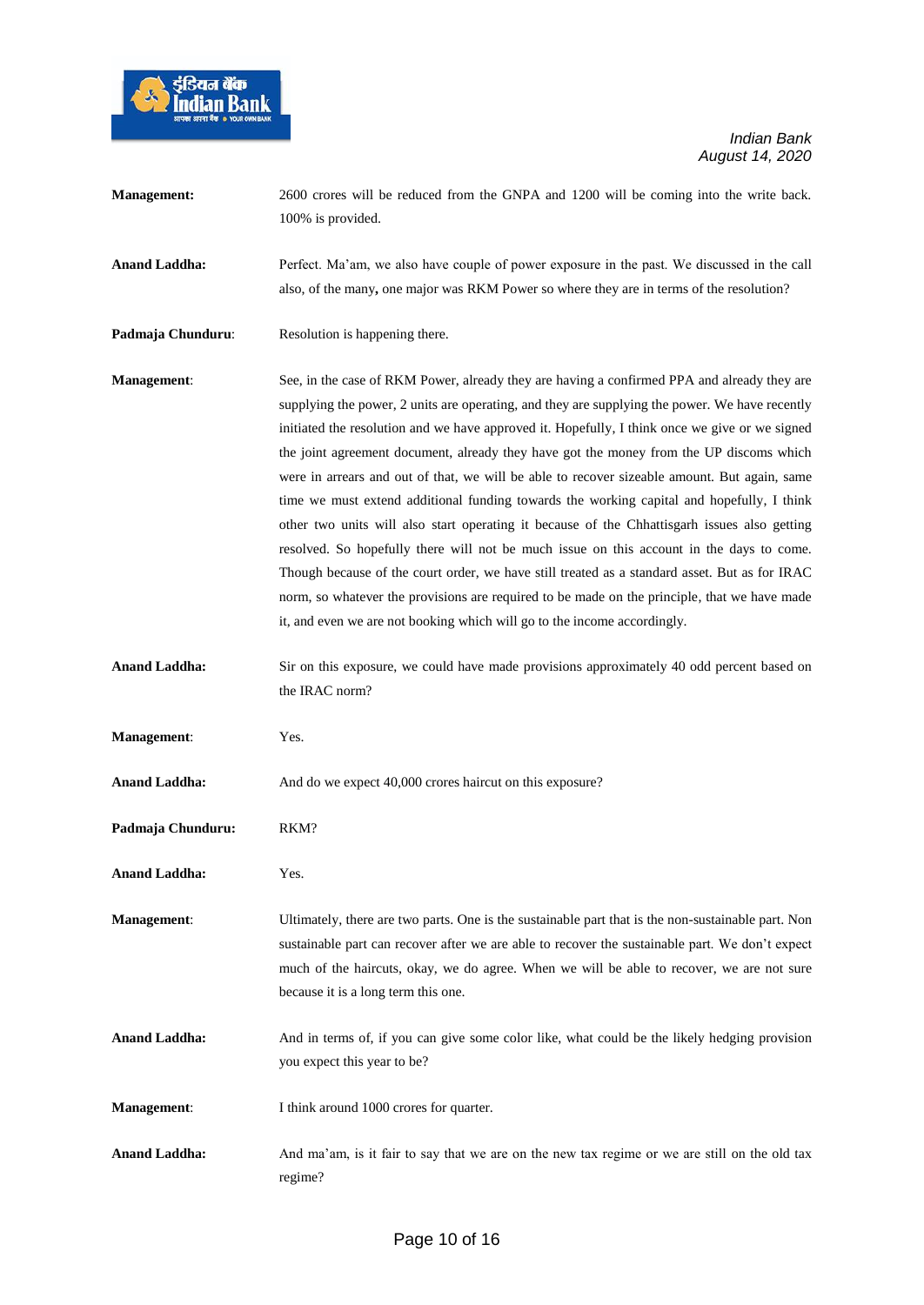

| Padmaja Chunduru:        | We are on the new tax regime.                                                                                                                                                                                                                                                                                                                                                                                                                                                                                                                                                                                                                                                                                                                                                                                                                                                                                   |
|--------------------------|-----------------------------------------------------------------------------------------------------------------------------------------------------------------------------------------------------------------------------------------------------------------------------------------------------------------------------------------------------------------------------------------------------------------------------------------------------------------------------------------------------------------------------------------------------------------------------------------------------------------------------------------------------------------------------------------------------------------------------------------------------------------------------------------------------------------------------------------------------------------------------------------------------------------|
| <b>Moderator:</b>        | Thank you. The next question is from the line of Manish Agarwalla from Phillip Capital.<br>Please go ahead.                                                                                                                                                                                                                                                                                                                                                                                                                                                                                                                                                                                                                                                                                                                                                                                                     |
| <b>Manish Agarwalla:</b> | Couple of questions. One is first your take on BB and below portfolio, which is almost 13% of<br>your book given the current economic environment, that is one, then I will come back with<br>rest.                                                                                                                                                                                                                                                                                                                                                                                                                                                                                                                                                                                                                                                                                                             |
| V. V. Shenoy:            | See, in the case of BB and below, you maybe knowing it, many of the MSME accounts will<br>not get rating other than BB and above, also BBB and above. See, in the case of MSME<br>though there may be some challenges, but almost all of them are almost secured by additional<br>collateral security by property and other things. We don't expect much of an issue on this book<br>also. Though BB and below is to that extent, we don't expect much of the issue, okay. And<br>third point is again, we have got that government guaranteed advances which we have to give<br>it. There again, we are advancing to the extent of I think 3500 to 4000 crores which is secured.<br>So, we don't expect much of an issue here also.                                                                                                                                                                            |
| <b>Manish Agarwalla:</b> | So, out of 13%, can you just give me fair idea about what percent would be MSME?                                                                                                                                                                                                                                                                                                                                                                                                                                                                                                                                                                                                                                                                                                                                                                                                                                |
| Padmaja Chunduru:        | I think we can give the details separately, BB and below.                                                                                                                                                                                                                                                                                                                                                                                                                                                                                                                                                                                                                                                                                                                                                                                                                                                       |
| <b>Manish Agarwalla:</b> | Sure. The next question is about your asset classes having benefit which has been enjoyed, so<br>your standalone balance sheet of 31 <sup>st</sup> March the number was 725 crores. Now it looks around<br>3100 crores. So, this jump is largely because of Allahabad bank or is something else we must<br>wait?                                                                                                                                                                                                                                                                                                                                                                                                                                                                                                                                                                                                |
| V. V. Shenoy:            | See, as per the guidelines issued by RBI, you may be aware, SMA as of 1 <sup>st</sup> March, correct? So,<br>if you see the SMA of 1 <sup>st</sup> March, means it may be SMA 0, SMA 1 or SMA 2. So even the<br>accounts in the month of April and May that where we have extended the morat and in case<br>had we not extended the morat, it would have turned into NPA as of June. We have also<br>provided on account. So, put together all this, for 3 months, March, April and May nowadays<br>3108 crores. Total in the month of March was 1452, 2587 of which we have been able to<br>recover 1000 crores and 183 crores have downgraded because it turned NPA and we have<br>provided for. In the case of April and May, the total book was 3000 crores, of which we have<br>been able to upgrade already 1000 crores and 348 has been downgraded to NPA, the balance is<br>total 3108 crores now left. |
| <b>Manish Agarwalla:</b> | So, how do you see this portfolio?                                                                                                                                                                                                                                                                                                                                                                                                                                                                                                                                                                                                                                                                                                                                                                                                                                                                              |
| V. V. Shenoy:            | See, madam has told in the first question answer, I mean, she was making the presentation, out<br>of this 3108 crores, we have already been able to upgrade 18% by recovering the installments                                                                                                                                                                                                                                                                                                                                                                                                                                                                                                                                                                                                                                                                                                                  |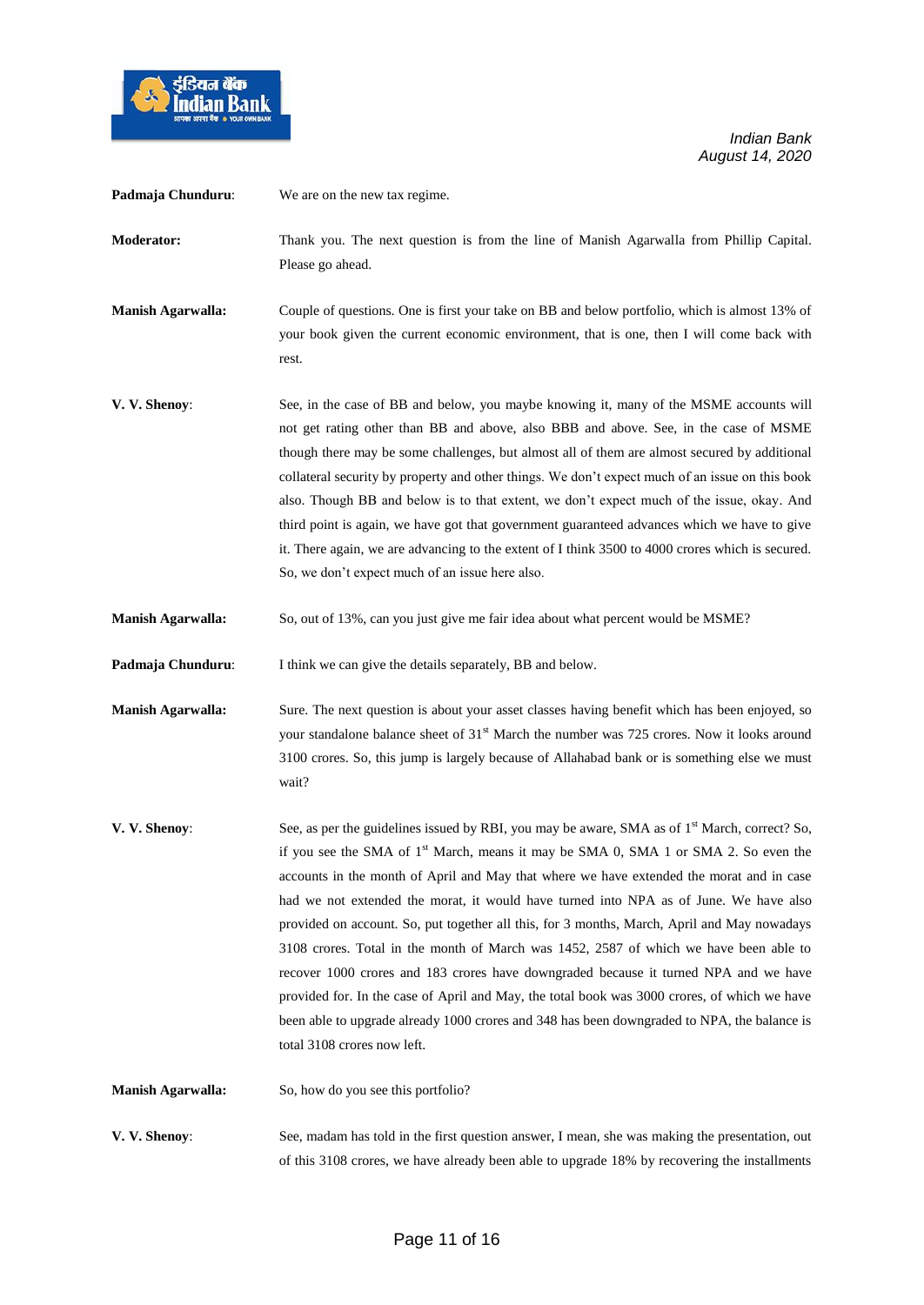

and in the months to come by another 2 months also we expect this book to go further down. Now it is around 2450-2500 crores.

**Padmaja Chunduru:** Actually, if I can give you the figures. The opening notional NPA as we call it of March was 2587 and it came down to the same set of accounts, the balance came down to 1452 crores by June and 1251 crores by July. And further in August, there is a further reduction in that notional entity. Similarly, the May figure was 1664 in May which came down to 1001 and again now 780. Similarly, April 1346 to 654 to 483. So, there is a constant reduction in the notional NPAs, month by month. So, we are tracking these and that is how we have put out the figures. So now it is about 2,500 crores as of  $31<sup>st</sup>$  July.

**Manish Agarwalla:** One final question is about your NBFC rating, you have almost 2000 crores in BB and below. So just want a clarification, are these internal ratings or is external ratings?

**Padmaja Chunduru:** It is external rating.

**Manish Agarwalla:** So, in that case, stress infra financing account would feature somewhere in AA rating, correct, if I am not wrong?

**Padmaja Chunduru**: Which one?

**Manish Agarwalla:** Bank of Baroda is classified one of the infrastructure financing account as in the watchlist. So that account if at all if it is there in your case would figure somewhere in A category?

**Management:** See, I would like to clarify regarding this 1973 which you are telling BB and including the case of NBFC. It also includes that one big account which we have 100% provided. See, still we are not writing it off, that is 1350 crores.

**Manish Agarwalla:** This includes even the NPA accounts?

**Management**: Yes. See, ultimately, we are holding it on the books as of today. We have not written it off completely, but we have provided 100% completely. So, this 1973 includes the two NPAs in HFC where we have 100% provision during this quarter which amounts to around 1350-1400 crores, if both HFCs put together.

**Moderator:** Thank you. The next question is from the line of Mona Khetan from Dolat Capital. Please go ahead.

**Mona Khetan:** My first question is pertaining to the rating composition. So, the rating composition that we shared on slide #23, does it also contain NPA account?

**Management**: Yes, say in the slide #21, whatever we have mentioned that also contains NPA account because we are taking the total gross advances.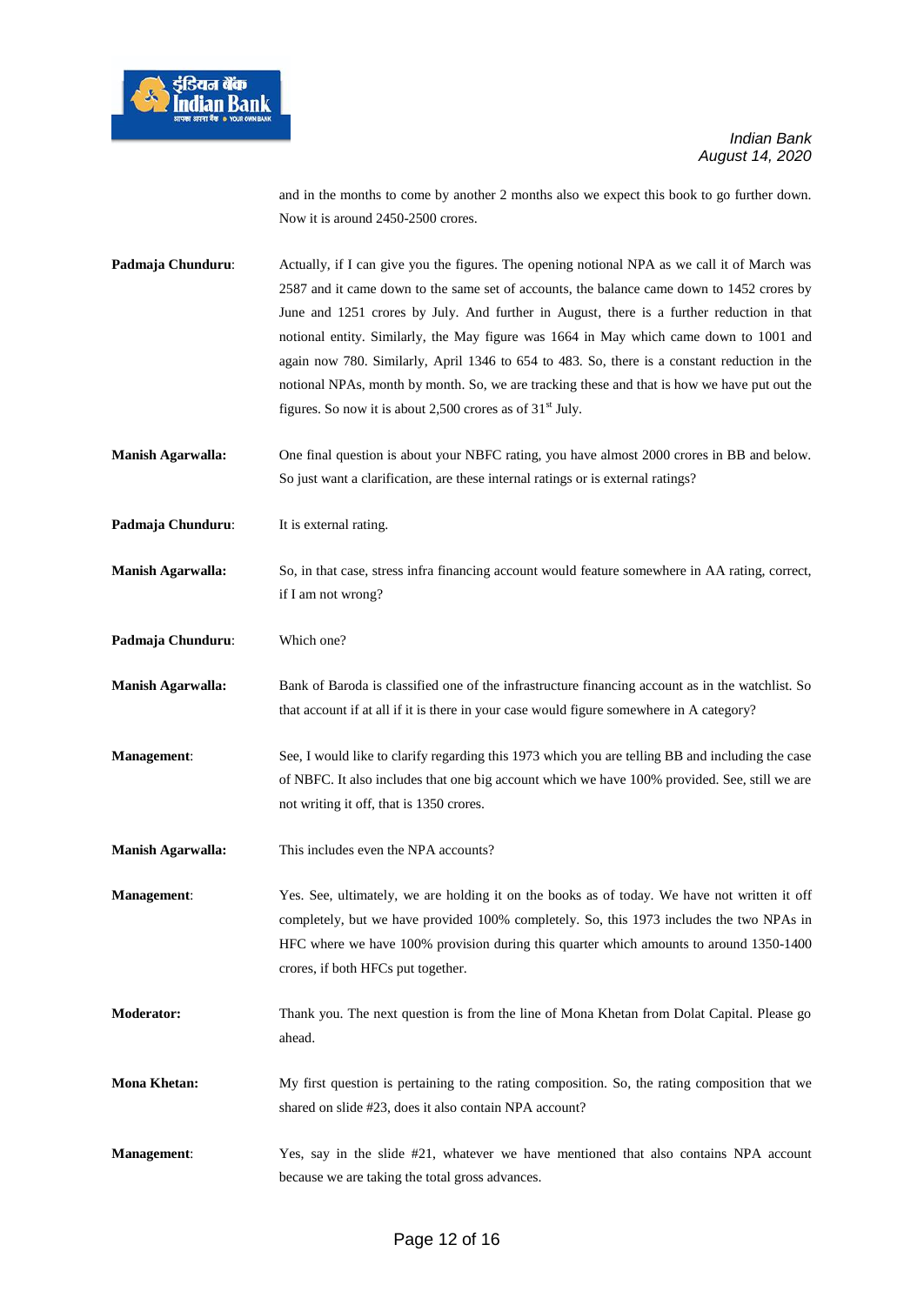

| <b>Mona Khetan:</b> | And, so the note to that also says that 80% of the exposure is to investment grade and PSU<br>sector. So, does it mean that of the BBB and below book, 80% is to investment grade or PSU<br>sector, how do we read that of the total corporate book?                                                                                                                        |
|---------------------|-----------------------------------------------------------------------------------------------------------------------------------------------------------------------------------------------------------------------------------------------------------------------------------------------------------------------------------------------------------------------------|
| Padmaja Chunduru:   | Out of the overall exposures of 10 crores and above, that are to be rated. 80% is investment<br>grade or to public sector enterprises which need not be rated, or government guaranteed<br>account and then there is a book of 9% which is unrated. Unrated is, some of the accounts<br>which are getting rated or remain unrated. So other than that, BB and below is 13%. |
| <b>Mona Khetan:</b> | Got it. And, when I look at your SMA 2 details which is on one of the slides, this number has<br>come down from 8500 to 2000 crores from March to June, what exactly has led to this sharp<br>decline?                                                                                                                                                                      |
| Padmaja Chunduru:   | Partly that recoveries have happened and there has been no fresh accretion to this and<br>somehow gone into NPA, down gradation 500 crores this quarter.                                                                                                                                                                                                                    |
| <b>Mona Khetan:</b> | It includes the moratorium loans as well, wherever they fall under the SMA 2 category.                                                                                                                                                                                                                                                                                      |
| Padmaja Chunduru:   | Right.                                                                                                                                                                                                                                                                                                                                                                      |
| <b>Mona Khetan:</b> | Got it. And lastly on this CET1 level, does it include the profit for Q1 as well, the 10.3<br>number?                                                                                                                                                                                                                                                                       |
| Padmaja Chunduru:   | Not included.                                                                                                                                                                                                                                                                                                                                                               |
| V. V. Shenoy:       | I would like to add one point here. In the case of March, we had provided only 25% on the<br>account treated as fraud. Rest of the 75% reversed from the <b>(Inaudible) 44:43</b> . Since we have<br>provided 100% in this quarter, that got free and the entire amount of capital is made available<br>for CRAR.                                                           |
| <b>Moderator:</b>   | Thank you. The next question is from the line of Mahrukh Adajania from Elara Capital. Please<br>go ahead.                                                                                                                                                                                                                                                                   |
| Mahrukh Adajania:   | I have two questions. Firstly, on one-time restructuring, what is your view? Have you<br>identified or do you have a broad view on which segments will you restructure and any broad<br>proportion of the book which could get restructured?                                                                                                                                |
| Padmaja Chunduru:   | You are asking about the restructuring under RBI?                                                                                                                                                                                                                                                                                                                           |
| Mahrukh Adajania:   | Yes.                                                                                                                                                                                                                                                                                                                                                                        |
| Padmaja Chunduru:   | So, as I said earlier also, we have done a check of all our accounts 10,000 above and we are<br>working on to see which are the accounts that would require restructuring, or they would come                                                                                                                                                                               |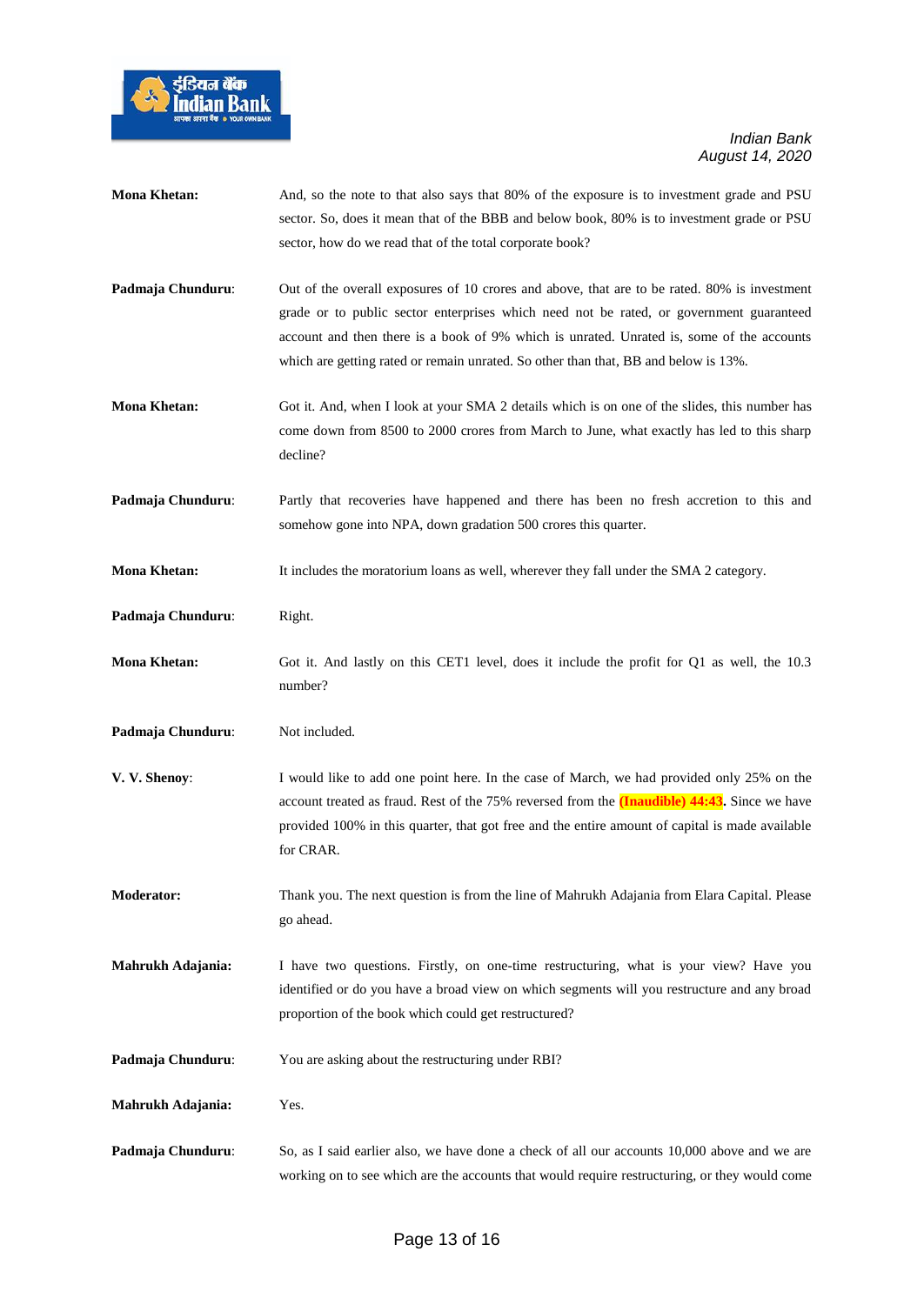

for restructuring. From the repayment behavior that we are seeing, we don't see much requirement or stress on the corporate side. We don't have exposure to those units, those sectors where there is a COVID related impact, quite a big impact, either Aviation or hospitality or tourism. Wherever we have those exposures, we have seen what kind of preparation whether it is CRE or whether it is educational institutions, we have been in touch with the borrowers and trying to see what their plans are. So, from our assessment, it doesn't appear that there would be a big restructuring with Indian Bank. Yes, one or two cases where they would probably require that extension of time under corporate and there would be restructuring in the retail and the MSME. But that is part of the course normally whatever happens in the bank, what was happening in Indian Bank earlier, I think that would be the course that it would take, nothing very divergent from the present track record.

**Mahrukh Adajania:** And your views on this new current account circular?

- **Padmaja Chunduru:** I am happy about that. I think all public sector banks would be welcoming this because you know while the banks who give the loan, if you don't have a control over the cash flows of the company, then you are handicapped literally and RBI's previous guidelines were good but they did not address the problem in full. So now, the bank that gives the loan also enjoys the fund on a free float or other business that comes with it. So, I think this would be a good, it levels the playing field.
- **Mahrukh Adajania:** Okay. But ma'am, would you be able to offer all the cash management product services that private bank's offer?
- **Padmaja Chunduru**: Yes, I mean, we have the cash management product. We have digital product; we have the digital online collection. All these things are there, and we have been making good progress. Even PFMS, I think Indian Bank has taken the lead in many cases. Also, Allahabad Bank has been very active in fact many of the portals Allahabad Bank had launched for the public sector banking space. So, there is enough expertise and we will be able to deliver on those requirements. It is only the stickiness that is presently there with some of the banks which were probably early movers in this. It is okay, if they would like to continue those relationships, so they will also give the loans. So, it would be a good thing, whichever way it works out.
- **Mahrukh Adajania:** And this would largely be the large private banks or...?
- **Padmaja Chunduru:** That is spread across the spectrum. So yes, mostly foreign banks, large private banks. I think it is a good step towards asset quality and credit monitoring and management.
- **Moderator:** Thank you. The next question is from the line of Abhijeet S from Kotak Securities. Please go ahead.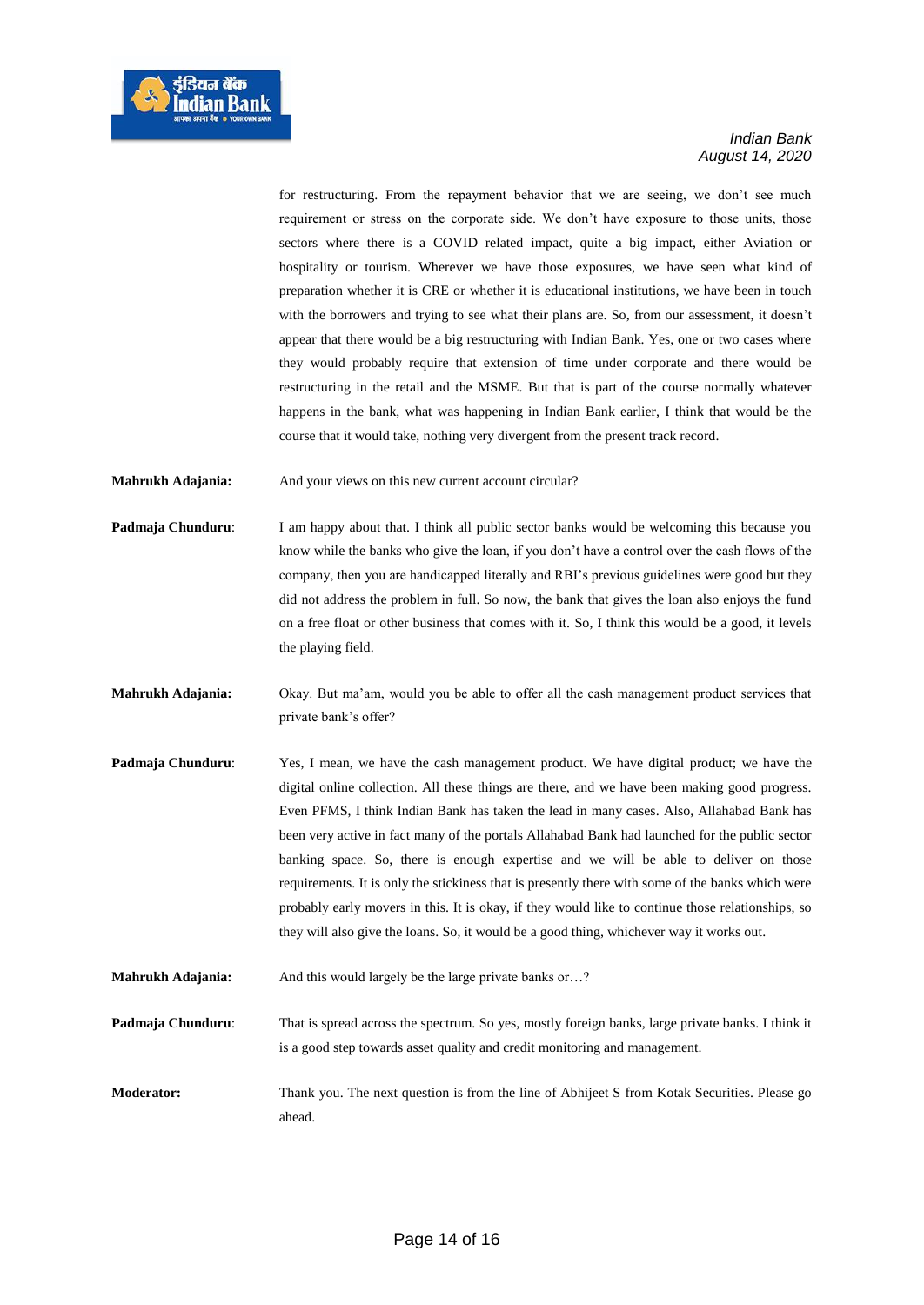

| Abhijeet S:        | Ma'am, couple of clarifications. What explains the difference between the reported net worth                                                                                                                                                                                            |
|--------------------|-----------------------------------------------------------------------------------------------------------------------------------------------------------------------------------------------------------------------------------------------------------------------------------------|
|                    | and the CET1 amount? There are about 4500 crores of difference which would be the sort of                                                                                                                                                                                               |
|                    | items which explains the difference?                                                                                                                                                                                                                                                    |
| Padmaja Chunduru:  | It is the amalgamation reserve created out of that fraud.                                                                                                                                                                                                                               |
| <b>Abhijeet S:</b> | So, amalgamation reserve is also part of CET1, right?                                                                                                                                                                                                                                   |
| Padmaja Chunduru:  | Yes, that is part of CET1.                                                                                                                                                                                                                                                              |
| <b>Abhijeet S:</b> | So, ma'am if I look at the CET1 number that is about 30700 crores and net worth is about<br>35,000 crores.                                                                                                                                                                              |
| Padmaja Chunduru:  | Yes.                                                                                                                                                                                                                                                                                    |
| <b>Abhijeet S:</b> | But from what I understood the amalgamation reserve is included in CET1, is that true?                                                                                                                                                                                                  |
| <b>Management:</b> | It has been included there.                                                                                                                                                                                                                                                             |
| <b>Abhijeet S:</b> | But there is still a difference of over 4000 crores. So just trying to understand what explains<br>that difference.                                                                                                                                                                     |
| Management:        | Can you please repeat that question?                                                                                                                                                                                                                                                    |
| <b>Abhijeet S:</b> | Let me go to that slide. Till 28 we have the common equity Tier-1 of 30,769 crores and a<br>period ending net worth is about 35,000 crores.                                                                                                                                             |
| Management:        | See, one thing. In the case of revaluation reserve, we are having to the extent of 5800 crores<br>odd, of which we have taken only 2600 as a part of tier 1 capital because we cannot take 100%<br>there. That become (Inaudible) 52:02 crores.                                         |
| <b>Abhijeet S:</b> | Okay, that explains most of the difference, is it?                                                                                                                                                                                                                                      |
| <b>Management:</b> | Second is the FCTR, that is foreign currency translation reserve which we are having to the<br>extent of, that is another 100 crores there.                                                                                                                                             |
| Abhijeet S:        | Understood. Sir, second question was, when we acquired Allahabad Bank, what was the<br>amount of net worth that we absorbed and just the gross and net NPL ratios for Allahabad as of<br>March end. That will be all, thank you.                                                        |
| <b>Management:</b> | I think in the slide #5, they have given that opening balance. Can you check slide #5 and #6? If<br>you see in the slide #5, the GNPA was 27,847 crores, 17.11% and net NPA was 8,257, 5.77%.<br>And PCR was 80.53, okay? And tangible PCR was 70.35 and in the case of capital you can |